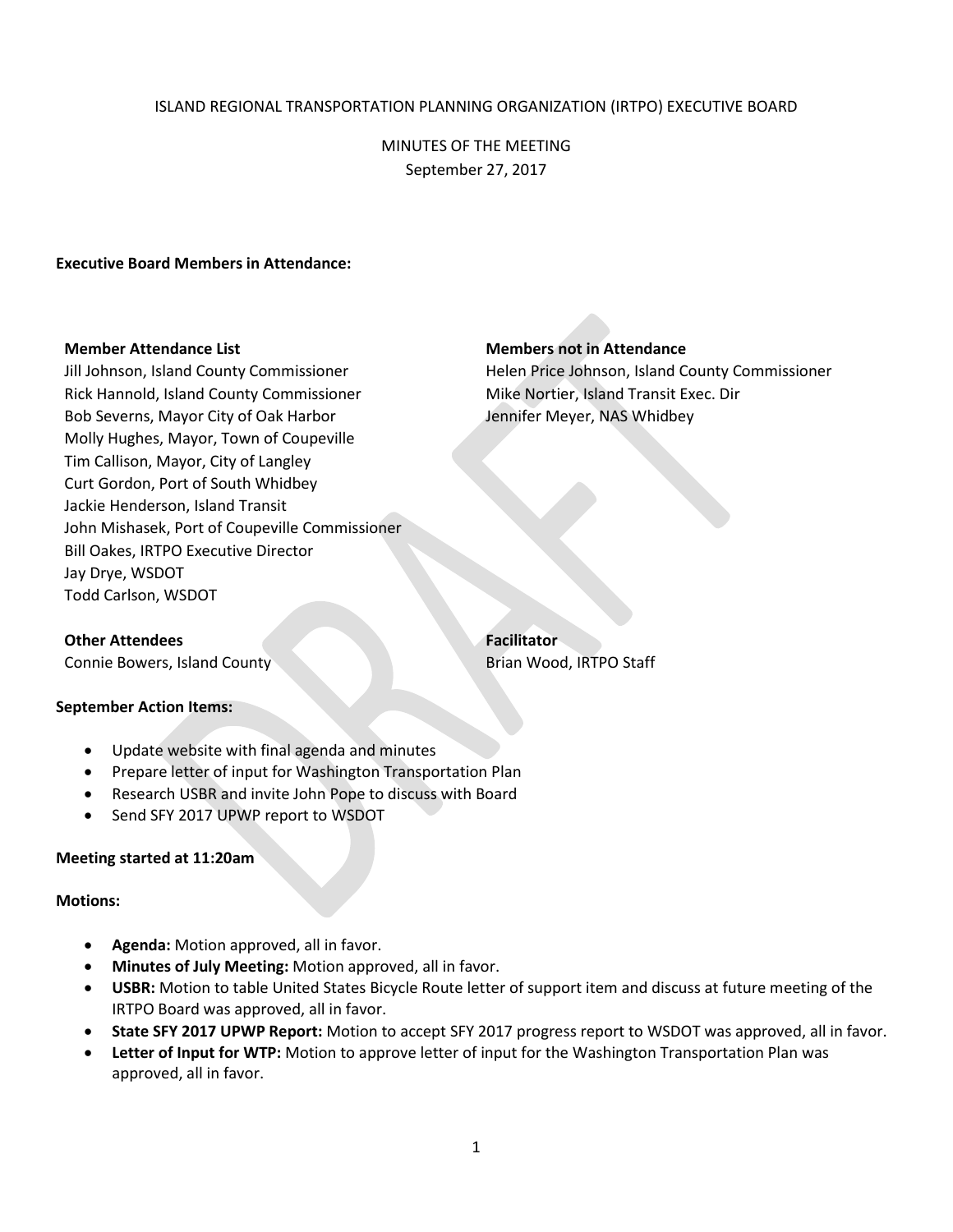# **United States Bicycle Route Draft Letter of Support**

- A draft letter of support was presented to the Board for new United States Bicycle Routes.
- A brief background of the USBR was reviewed.
- The primary route of interest to Island Region was USBR 97.
- It was noted that this draft letter mirrored a resolution by the Skagit Council of Governments, which kept the support general in nature and did not commit to funding or improvements.
- **Question:** Why should we do this at all?
- **Answer:** 
	- o It helps identify routes that might be better suited to bicycle travel.
	- o Bicycle tourists are more likely to spend money along a designated route.
	- o If grant funding becomes available, it may be easier to compete for it.
	- $\circ$  From WSDOT's perspective, it is helpful to predict which routes bikes will use.
	- o This helps local jurisdictions weigh in on better routes or routes that will promote economic development.
- **Question:** What about liability?
- **Answer:** WSDOT Northwest Region inquired and were informed that designation does not increase liability.
- **Comments:**
	- o This is setting the stage for future obligation for Island County.
	- $\circ$  The Cascade Bicycle Club is a lobbying organization and that is where this is coming from.
	- **Question:** Is this any different from a road being designated as a scenic route?
- **Answer:** It is in the same vein as a scenic route.
- **Clarification:** The IRTPO does not make a recommendation to the authorizing body, AASHTO. WSDOT makes that recommendation and ASSHTO makes the designation. ASSHTO does have national design standards for bike routes. If you designate a non-motorized route, you get points in your funding matrix for that route, which also means that you would need to look at non-motorized facilities there.

# **Progress Report to WSDOT for State SFY 2017 Unified Planning Work Program (UPWP)**

- A draft progress report to WSDOT reviewing the IRTPO's Unified Planning Work Program efforts for SFY 2017 was reviewed for the Board. The following information was noted:
	- o The report was reviewed by WSDOT and the TAC.
	- $\circ$  The IRTPO was only able to charge to the grant for a 6 month period, despite work performed on behalf of WSDOT after the IRTPO designation. Our UPWP work expenses exceeded the grant allocation by WSDOT.
- **Question:** What does the UPWP budget short fall mean for the IRTPO?
- **Answer:** We only charged WSDOT for 6 months and still spent more than the annual grant funds WSDOT provided. This indicates that RTPOs are underfunded by the state. The IRTPO has additional funding from a federal Surface Transportation Program grant that covers the additional expenditure.

# **Washington Transportation Plan Draft Letter of Input**

- A draft letter of input to the Washington Transportation Plan was presented. The letter was based on board discussion during the July 2017 IRTPO meeting where WSDOT reviewed the plan development.
- **Question:** What about military vehicles?
- **Answer:** This letter draws attention to needs not already addressed in the system.